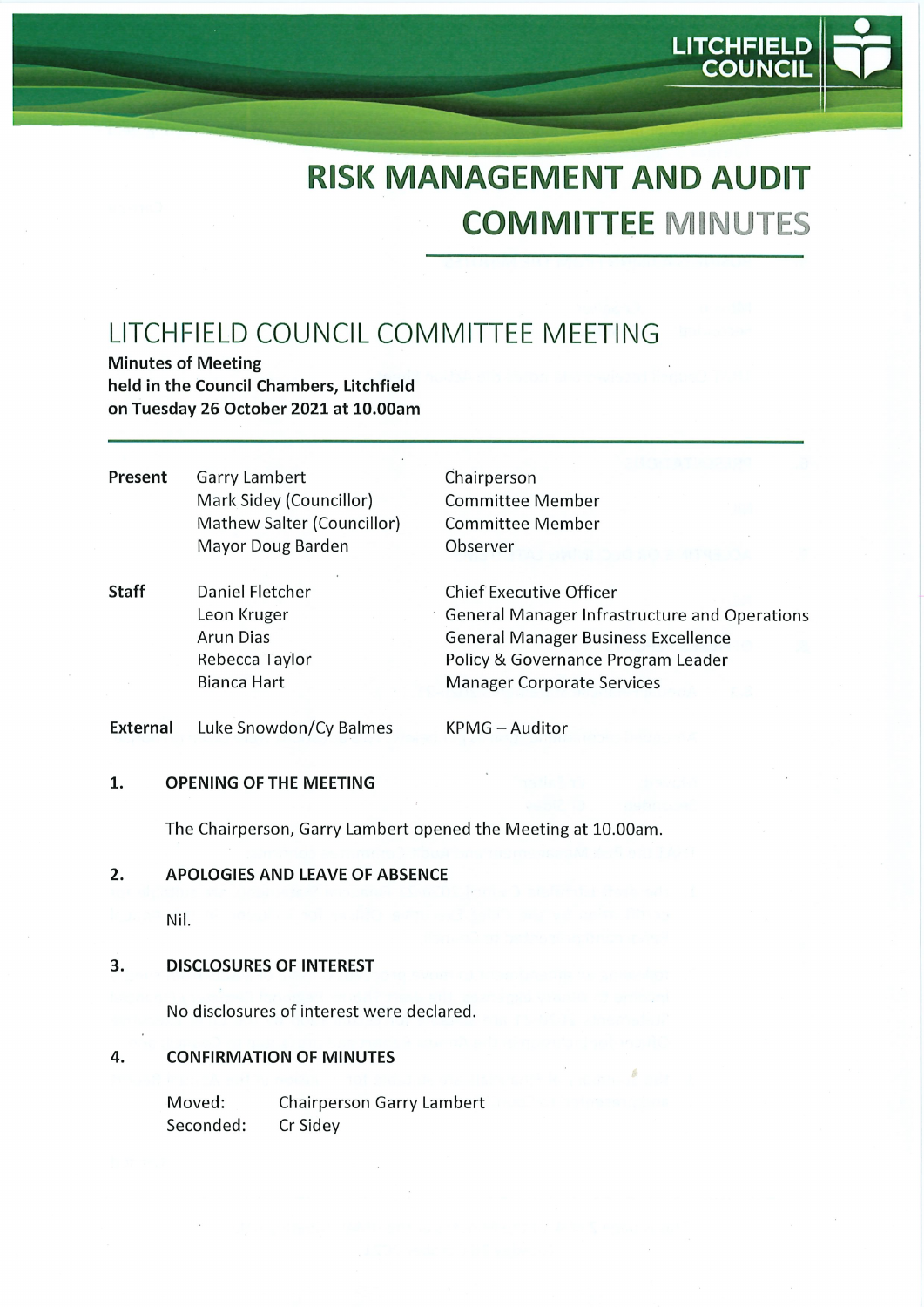THAT the full minutes of the Risk Management and Audit Committee Meeting held Tuesday 3 August 2021, 4 pages, be confirmed.

Carried

## 5. BUSINESS ARISING FROM THE MINUTES

| Moved:    | Cr Salter |
|-----------|-----------|
| Seconded: | Cr Sidey  |

THAT Council receives and notes the Action Sheet.

Carried

## 6. PRESENTATIONS

Nil.

## 7. ACCEPTING OR DECLINING LATE ITEMS

Nil.

## 8. OFFICERS REPORTS

8.1 Annual Financial Statements 2020-21

Amended recommendation as per below. Two questions were taken on notice.

Moved: CrSalter Seconded: CrSidey

THAT the Risk Management and Audit Committee confirms:

- 1. the draft Litchfield Council 2020-21 Financial Statements are suitable for certification by the Chief Executive Officer for inclusion in the Annual Report and presented to Council;
- 2. following an amendment to move proceeds on sale of assets from sundry income to sundry expenses, the draft Thorak Regional Cemetery Financial Statements 2020-21 are suitable for certification by the Chief Executive Officer for inclusion in the Annual Report and presented to Council; and
- 3. the Summary of Financials are suitable for inclusion in the Annual Report and presented to Council.

Carried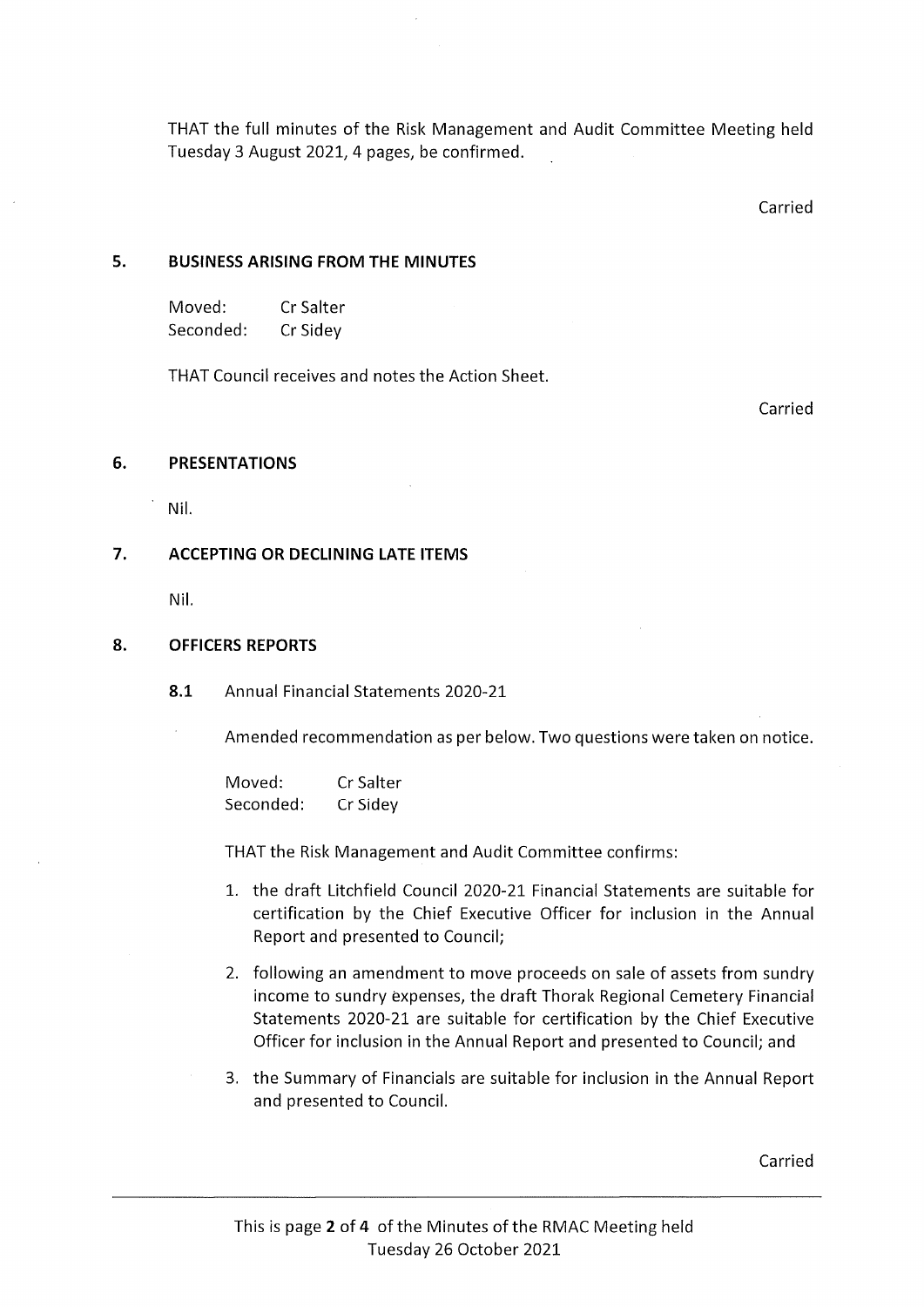8.2 Records Management Audit

Moved: Cr Sidey Seconded: Cr Salter

THAT RMAC receives and notes the Records Management Audit Report.

Carried

#### 8.3 Meeting Schedule and Workplan

Moved: CrSalter Seconded: CrSidey

THAT RMAC endorse the meeting schedule and workplan for 2022.

Carried

8.4 PACMan Committee Minutes

| Moved:    | Cr Sidey  |
|-----------|-----------|
| Seconded: | Cr Salter |

THAT RMAC accept and note the minutes from the PACMan Committee meeting dated 26 August 2021 and 23 September 2021.

Carried

#### 9. OTHER BUSINESS

Mayor Barden sought an update and clarity around the Long-Term Financial Model. Management clarified the distinction between the Long-Term Financial Plan and the Long-term Financial Model. Management also provided an update on the progress of the expression of interests received from potential providers.

## 10. CONFIDENTIAL ITEMS

Nil.